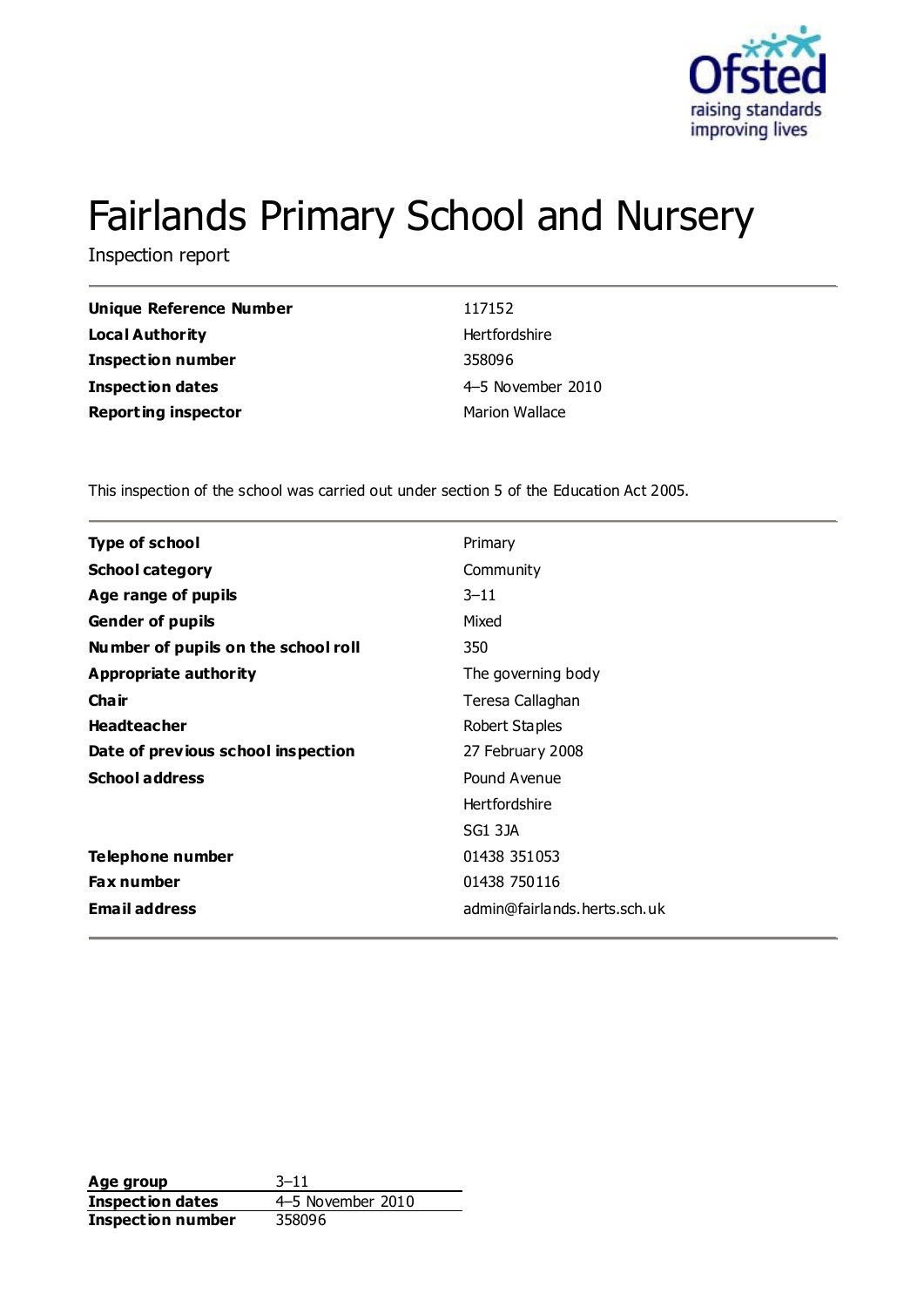The Office for Standards in Education, Children's Services and Skills (Ofsted) regulates and inspects to achieve excellence in the care of children and young people, and in education and skills for learners of all ages. It regulates and inspects childcare and children's social care, and inspects the Children and Family Court Advisory Support Service (Cafcass), schools, colleges, initial teacher training, work-based learning and skills training, adult and community learning, and education and training in prisons and other secure establishments. It assesses council children's services, and inspects services for looked after children, safeguarding and child protection.

Further copies of this report are obtainable from the school. Under the Education Act 2005, the school must provide a copy of this report free of charge to certain categories of people. A charge not exceeding the full cost of reproduction may be made for any other copies supplied.

If you would like a copy of this document in a different format, such as large print or Braille, please telephone 0300 1234 234, or email **[enquiries@ofsted.gov.uk](mailto:enquiries@ofsted.gov.uk)**.

You may copy all or parts of this document for non-commercial educational purposes, as long as you give details of the source and date of publication and do not alter the documentation in any way.

To receive regular email alerts about new publications, including survey reports and school inspection reports, please visit our website and go to 'Subscribe'.

Royal Exchange Buildings St Ann's Square Manchester M2 7LA T: 0300 1234 234 Textphone: 0161 618 8524 E: **[enquiries@ofsted.gov.uk](mailto:enquiries@ofsted.gov.uk)**

W: **[www.ofsted.gov.uk](http://www.ofsted.gov.uk/)**

© Crown copyright 2010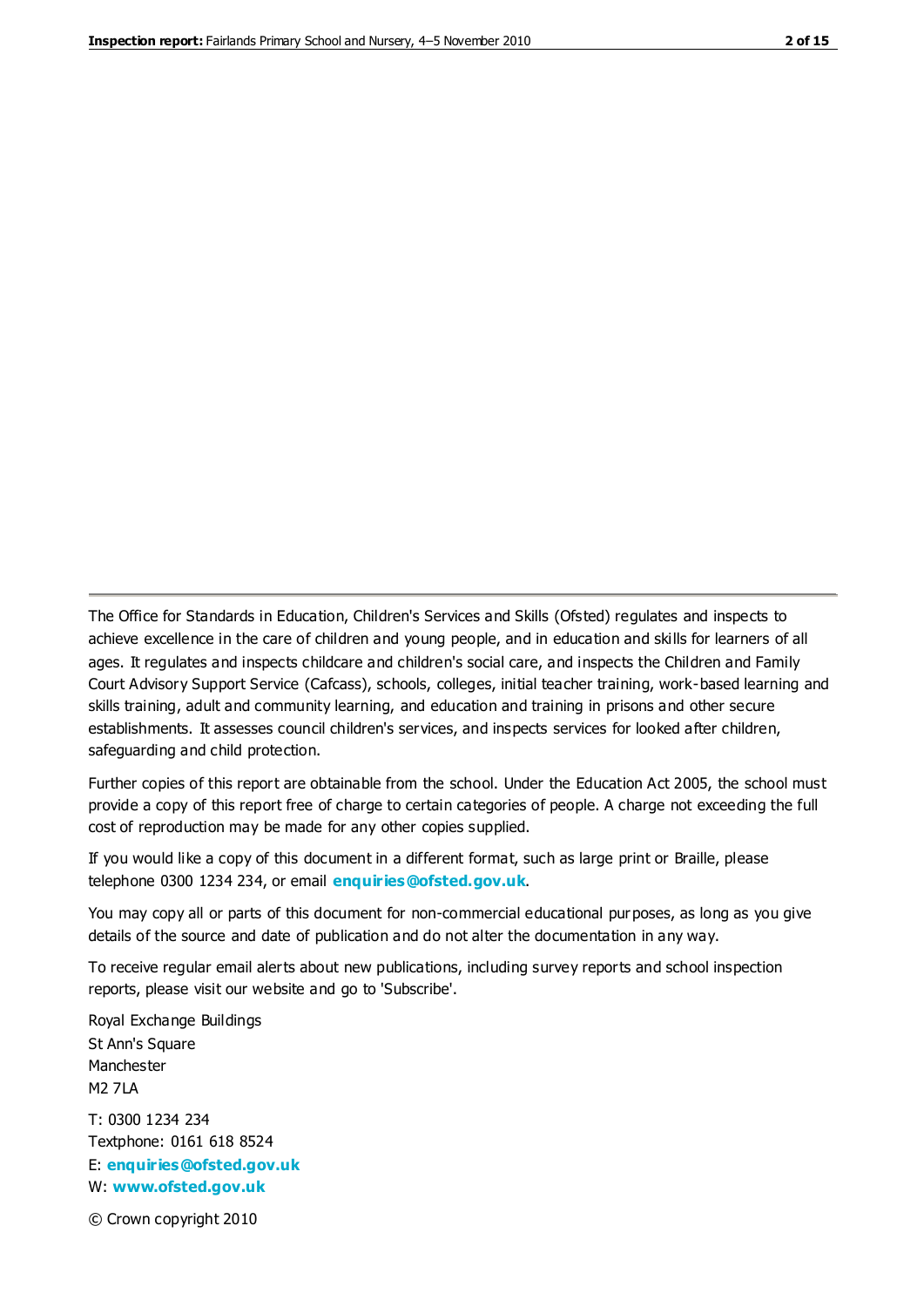# **Introduction**

This inspection was carried out by three additional inspectors. The inspectors observed 14 teachers in 23 lessons were observed. Meetings were held with parents and carers, groups of pupils, governors and staff. Inspectors observed the school's work, and looked at its improvement plan and those of subject departments, minutes of governors' meetings, assessment information and curriculum planning. In addition, a scrutiny of pupils' work and 115 parental questionnaires were received and analysed.

The inspection team reviewed many aspects of the school's work. It looked in detail at the following:

- Pupils' progress across the school in English, especially boys' writing, mathematics and science.
- Whether the progress and learning of pupils is improving securely and quickly enough, especially for more able pupils.
- Investigate the weaker achievement of some groups of pupils i.e. boys at Key Stage 1, girls at Key Stage 2 and pupils with special educational needs and/or disabilities(school action).
- The accuracy of the school's self-evaluation and its effectiveness in promoting improvement and the quality of teaching and use of assessment to raise standards further.
- The school's capacity for sustained improvement.

# **Information about the school**

Fairlands is larger than the average primary school. The majority of pupils are of White British heritage. The proportion of pupils who speak English as an additional language is well above average and a small minority are in the early stages of learning English. The percentage of pupils with special educational needs and/or disabilities is above average, and those with a statement of special educational needs is below average. The proportion of pupils known to be eligible for free school meal is just over a third. The school provides a breakfast club. There is Early Years Foundation Stage provision in the Nursery class and two Reception classes.

The school works very closely with the pre-school playgroup that was opened on the site in January 2009. This provision is not managed by the governors of the school and was not inspected by the team.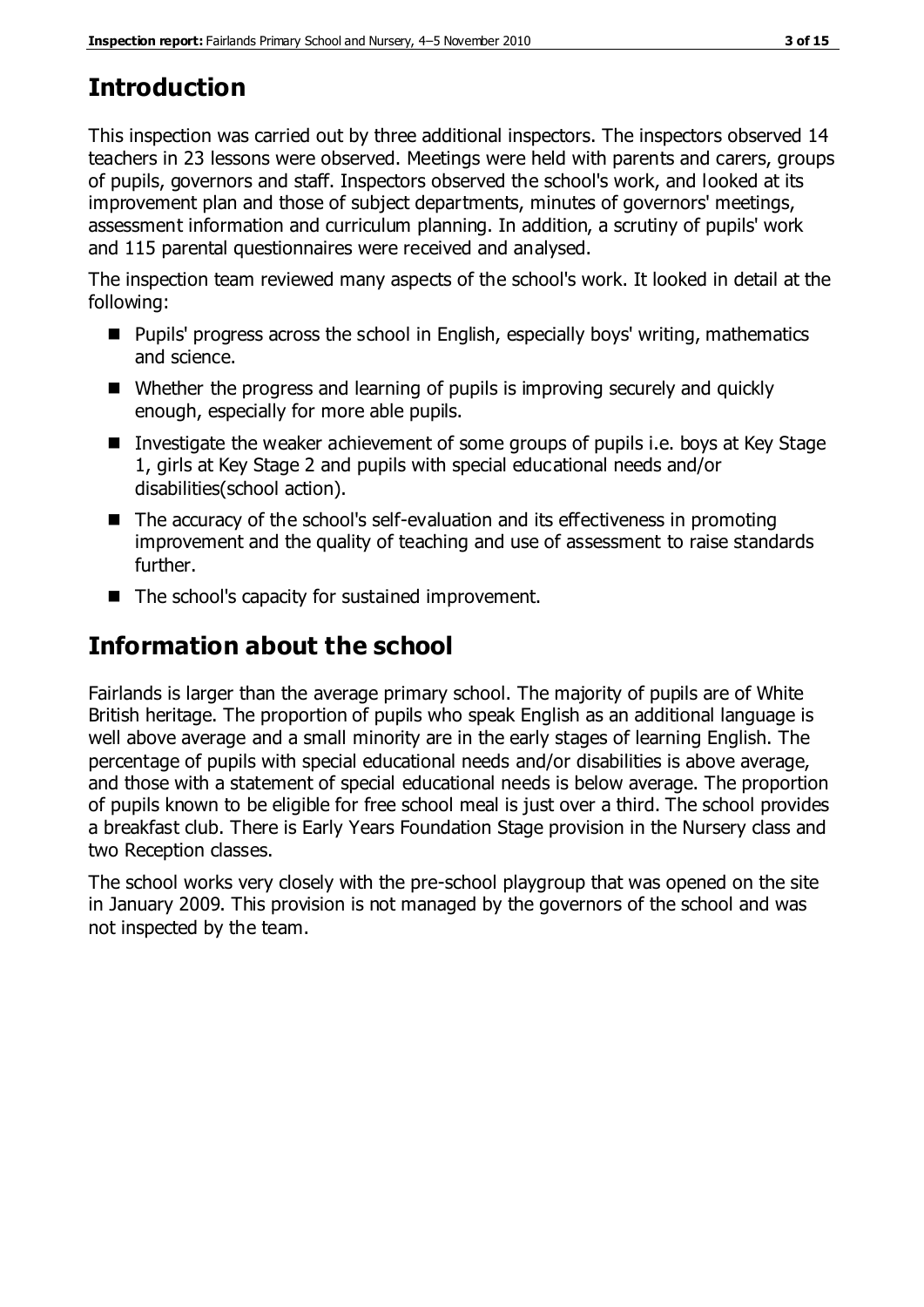# **Inspection judgements**

| Overall effectiveness: how good is the school?  |  |
|-------------------------------------------------|--|
| The school's capacity for sustained improvement |  |

#### **Main findings**

The overall effectiveness of Fairlands Primary School is satisfactory. It is improving quickly. It has some good features, and the headteacher, senior leaders and governors are particularly successful in improving the Early Years Foundation Stage, links with parents and safety. They are rightly aware that improving attainment remains the first priority, particularly in writing. While achievement is satisfactory overall, it is inconsistent, which means progress by different groups of pupils and across subjects is not yet fast enough to be good. As a result of rigorous monitoring by senior leaders, teaching is improving rapidly and the proportion of lessons where progress is good is increasing.

The headteacher and senior management team have a clear vision for its future improvement and have made many good changes and improvements in recent years. They are tackling weaknesses with determination. Procedures to closely track and assess pupils' progress are successfully in place. The school's current standards show an improving picture in all aspects.

Although pupils' progress has accelerated, there has not been enough time for this to push standards higher. Pupils acknowledge the growing success of the school. One expressed the views of the overwhelming majority, saying, 'We like this school, it helps us learn, we like all the lessons and the activities. We feel very safe in school; we know our teachers care for us.' Parents are positive about the school, one parent reflecting the views of many said,' Staff at this school are a very approachable and hard working team of people, who really have the best interests of the pupils at heart. My child has just finished two years in the Early Years Foundation Stage and has had a fantastic experience.'

These are the main strengths of the school:

Pupils enjoy school and lessons because they like and respect their teachers.

The school ethos is friendly, warm and welcoming and relationships are good.

Pupils all feel very safe and secure in school and are confident that adults will help them if they have any concerns. Parents appreciate the efforts made concerning pupils' safety and the school site.

The provision for children in the Early Years Foundation Stage has improved dramatically in the last two years and is good with outstanding features. Parents commented on how pleased they were with the progress their children made in the Nursery and Reception classes.

Links with parents are good. Most parents appreciate the school's communication through 'Parentline Plus,' the parent's forum and the weekly adult learning classes for parents who are in the early stages of learning English.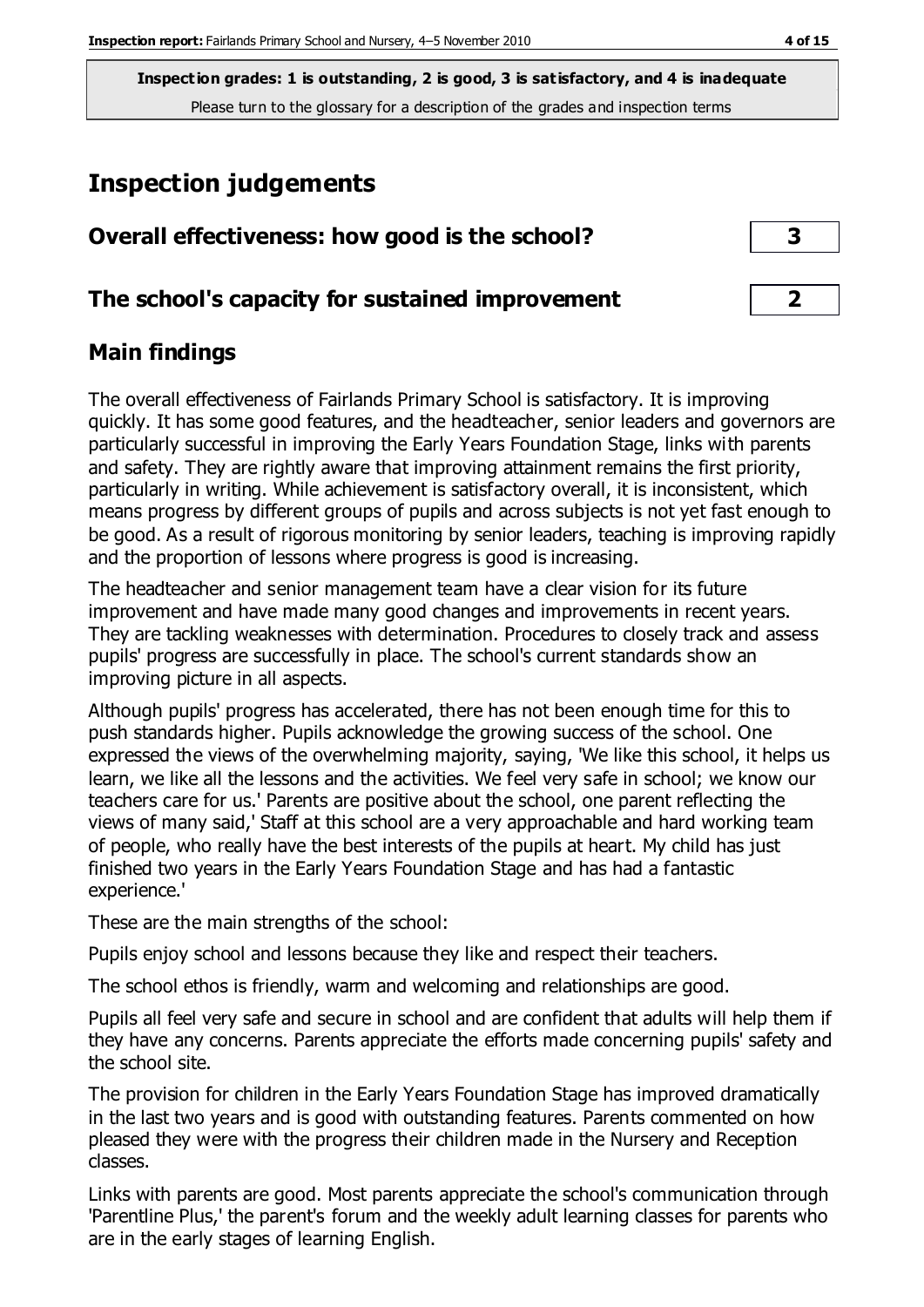Links with partners are good and contribute to the improving provision, for example, contact with the pre-school play group on the school site.

Aspects of safeguarding are good because senior leaders rigorously ensure attention to detail. Parents appreciate the meticulous systems in place to keep their children safe.

These are the key weaknesses of the school:

Although achievement is satisfactory and improving, attainment in English is still low. Key skills are not built quickly enough and pupils show weaknesses in their writing skills.

Teachers do not consistently use assessment information to match tasks closely to the learning needs of pupils, especially the more able, or show pupils clearly how to improve their work through challenging comments when marking work.

Some middle managers are new to their roles and do not yet monitor their areas of responsibility.

Recent improvements in teaching mean that the progress pupils make in lessons is accelerating, often at a good rate, and most groups of pupils are now on track to achieve better results than in recent years. Systems for evaluating the strengths and weaknesses of the school are good. These, together with the effective work done to redress inadequate attainment by improving the quality of teaching and learning, improvements in reading at Key Stage 1 and improved provision in the Early Years Foundation Stage, all demonstrate that the school has a good capacity to improve.

## **What does the school need to do to improve further?**

- Accelerate progress and, by May 2011, raise standards in writing throughout the school by:
	- $-$  ensuring key skills in English are developed well
	- improving consistency of handwriting skills and spelling
	- $-$  helping pupils develop the use of a wide range of vocabulary to enrich their writing
	- $=$  ensuring every opportunity is given for pupils to use their writing skills.
- **E** Ensure that, by May 2011, all teaching is of consistently good quality or better by:
	- making certain that all teachers use assessment more effectively to plan lessons that match the needs and provide appropriate challenge for all pupils, especially the more able
	- helping pupils understand how to improve their work through consistently goodquality marking.
	- enabling middle leaders to monitor progress and standards in their areas of responsibility.
- About 40% of the schools whose overall effectiveness is judged satisfactory may receive a monitoring visit by an Ofsted inspector before their next section 5 inspection.

## **Outcomes for individuals and groups of pupils 3**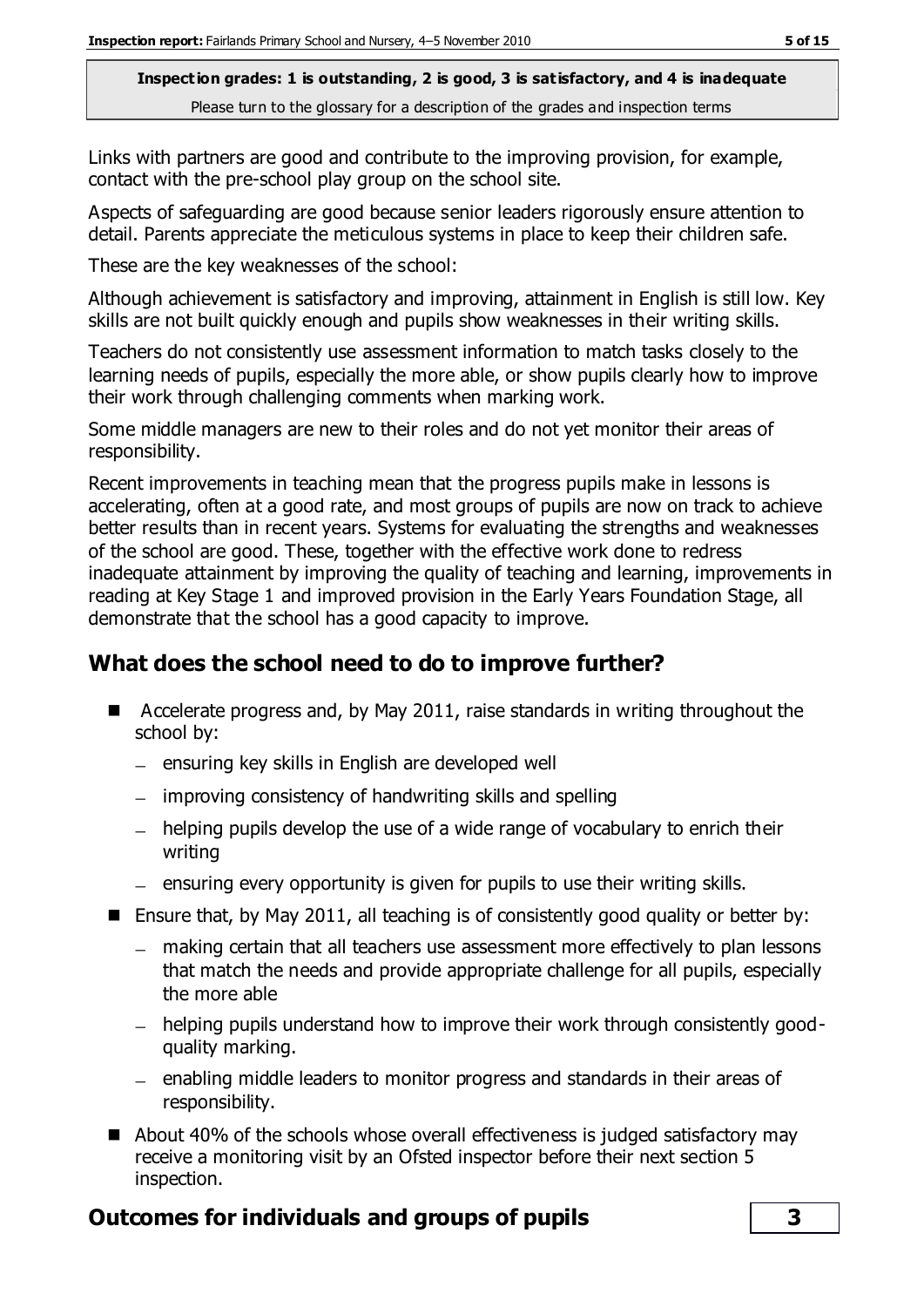Strong relationships contribute to a positive climate in which pupils enjoy learning. While achievement is satisfactory overall, including for those with special educational needs and/or disabilities, the quality of learning throughout the school is improving rapidly in English, mathematics and science. Expectations are rising but are not yet sufficiently consistent. Too few pupils reach the higher levels in English, mathematics and science. There are many good initiatives in place help pupils settle into their new school quickly. The school's tracking information and inspection evidence currently indicate significant improvement in attainment and progress for most groups, including boys at Key Stage 1, girls at Key Stage 2 and pupils identified for school action support. However, there has not yet been enough time for these improvements to show in national test results.

Good progress was observed in a Year 6 literacy lesson, where high expectations, brisk pace and rigorous use of challenging questions ensured all groups of pupils made significant gains in understanding, enabling them to compare and evaluate newspaper articles. However, the quality of learning varies too much. In some classes, tasks are not matched closely enough to the needs of all pupils, especially the more able. A few pupils and parents say the work is too easy. Key skills are not consistently practised and applied; this affects pupils' achievement and future economic well-being. The quality of writing especially handwriting and spelling is too variable.

Behaviour is satisfactory overall. Pupils behave sensibly because they enjoy coming to school. They say they feel very safe in school and that they can discuss any problems with staff. Pupils also show good awareness of how to keep safe outside school and when using the local roads. The school is working successfully towards the Healthy School Award and pupils' show good awareness of how to stay healthy. They describe a healthy diet and talk about the beneficial effects of exercise. Their spiritual, moral, social and cultural awareness is satisfactory. Pupils work well with others and opportunities to discuss work with a partner are well developed throughout the school. School council members talk sensibly about their contribution to 'Anti-bullying' week. Their awareness of cultural differences, both in the United Kingdom and globally, is developing satisfactorily.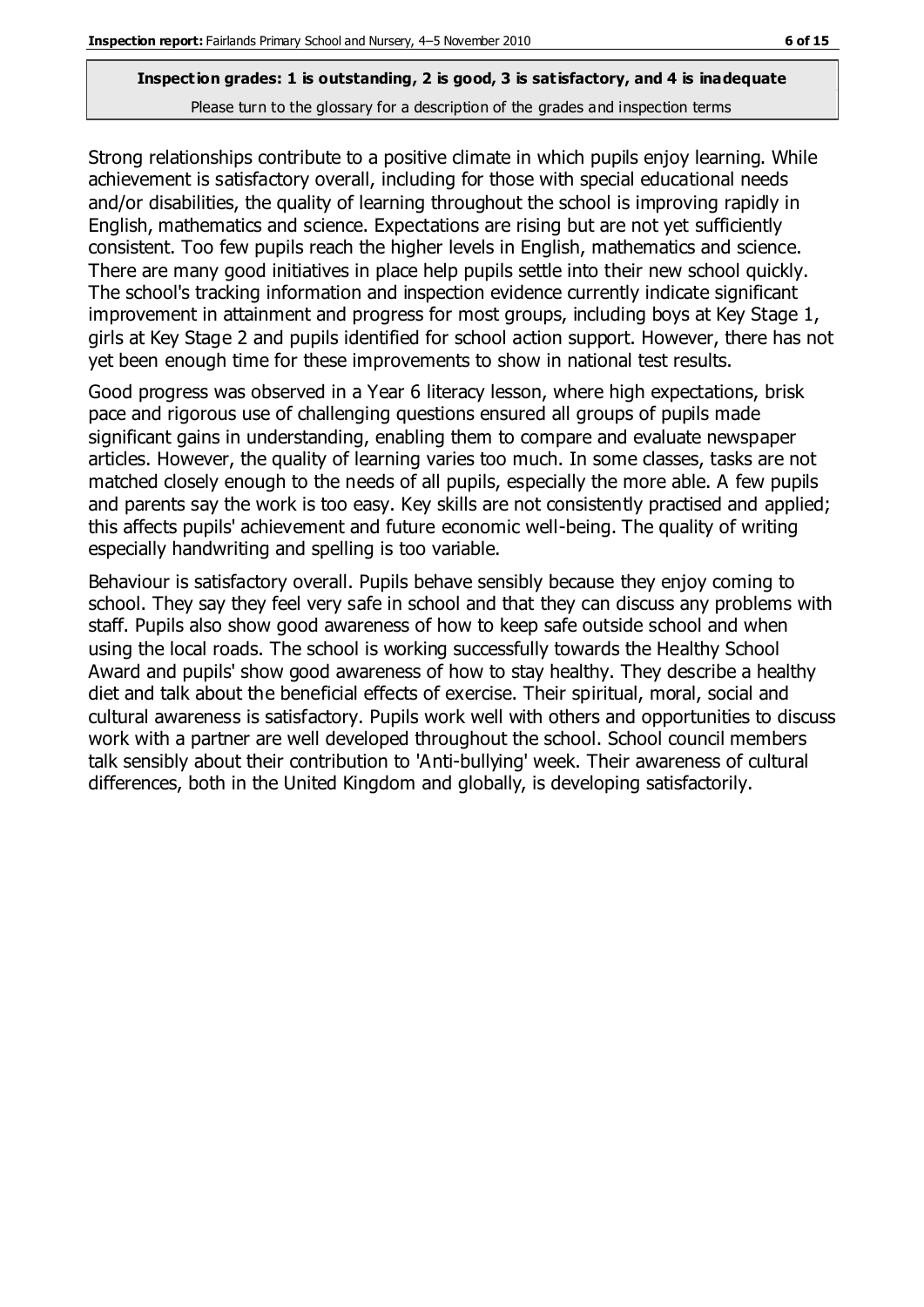**Inspection grades: 1 is outstanding, 2 is good, 3 is satisfactory, and 4 is inadequate**

Please turn to the glossary for a description of the grades and inspection terms

These are the grades for pupils' outcomes

| Pupils' achievement and the extent to which they enjoy their learning                                                     | 3 |
|---------------------------------------------------------------------------------------------------------------------------|---|
| Taking into account:<br>Pupils' attainment <sup>1</sup>                                                                   | 3 |
| The quality of pupils' learning and their progress                                                                        | 3 |
| The quality of learning for pupils with special educational needs and/or disabilities<br>and their progress               | 3 |
| The extent to which pupils feel safe                                                                                      | 2 |
| Pupils' behaviour                                                                                                         | 3 |
| The extent to which pupils adopt healthy lifestyles                                                                       | 2 |
| The extent to which pupils contribute to the school and wider community                                                   | 3 |
| The extent to which pupils develop workplace and other skills that will contribute to<br>their future economic well-being | 3 |
| Taking into account:<br>Pupils' attendance <sup>1</sup>                                                                   | 3 |
| The extent of pupils' spiritual, moral, social and cultural development                                                   | 3 |

<sup>1</sup> The grades for attainment and attendance are: 1 is high; 2 is above average; 3 is broadly average; and 4 is low

#### **How effective is the provision?**

A significant number of lessons observed during the inspection were of good quality, but the use of assessment information is not consistent or rigorous enough in all classes. This means that the match of work to pupils' abilities is not always precise enough to ensure consistently good progress, especially for more able pupils. Some pupils commented,' If you are in the top set the work is too easy.' Teachers use questions well to check pupils' knowledge and understanding and pupils appreciate well-planned opportunities to discuss their ideas with others during 'talking partner' sessions. Teachers mark work conscientiously but the quality of feedback to pupils on how to improve their work is too variable.

Pupils enjoy the new creative curriculum, which links skills and knowledge in different subjects very well. They are enthusiastic to learn, with one group stating clearly,' We like everything we do.' The curriculum however, is not always well enough adapted to meet those of more able pupils, particularly in writing. Curriculum enrichment is good and pupils enjoy a wide range of clubs and activities; these are well attended.

Pastoral care is strong and parents agree, this is a strength. Support for pupils who need additional help and who are in the early stages of learning English is adequately planned. The school works very well with support agencies. Induction and transition arrangements are good. Levels of attendance, although average, continue to improve because procedures for checking attendance are good. 'The Green Room' is not always used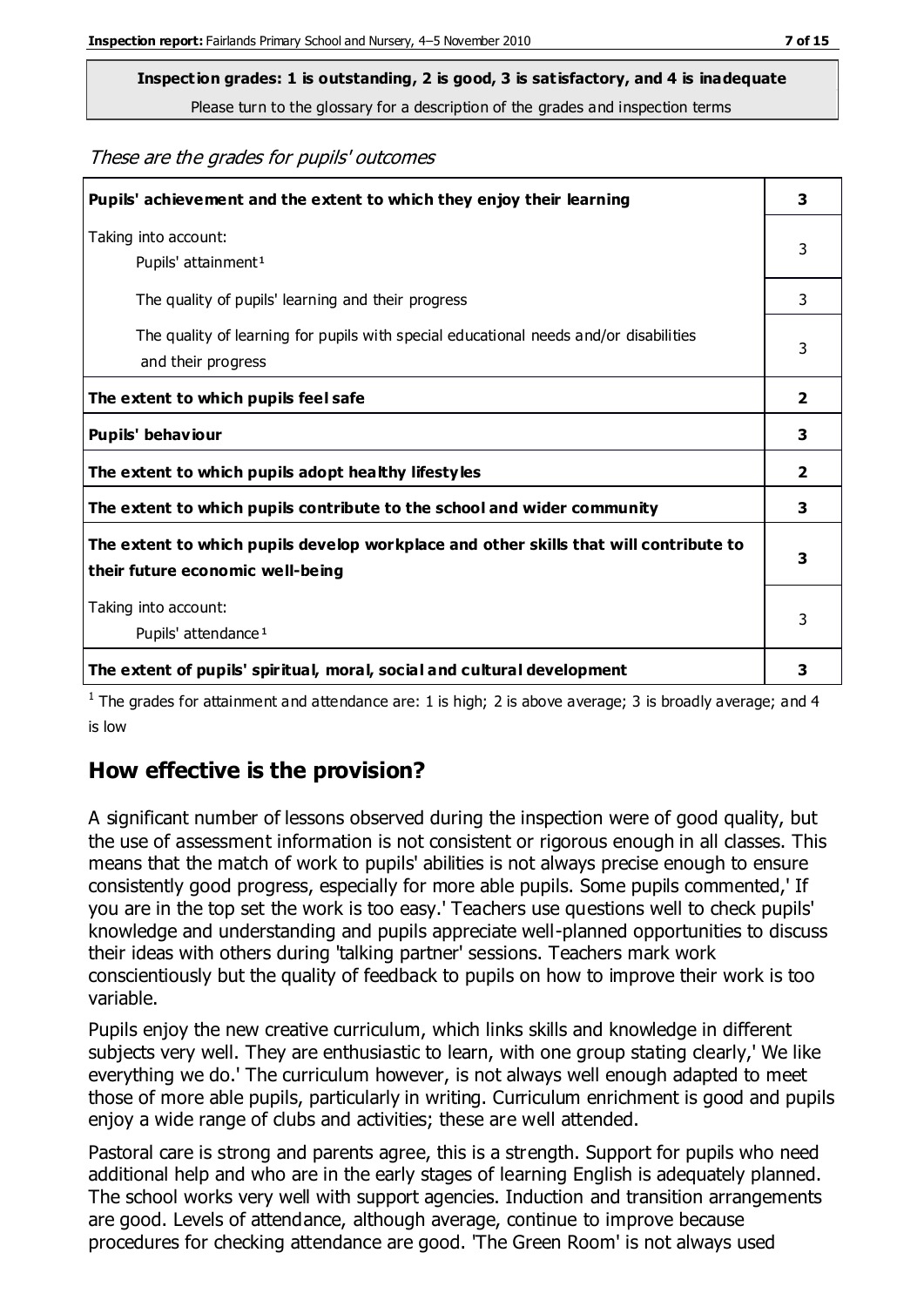**Inspection grades: 1 is outstanding, 2 is good, 3 is satisfactory, and 4 is inadequate**

Please turn to the glossary for a description of the grades and inspection terms

effectively. The strategy of having a permanently staffed Green Room for pupils who need additional help is confusing parents and pupils who are unsure how well it helps those who need additional help and why pupils are sent there.

These are the grades for the quality of provision

| The quality of teaching                                                                                    |   |
|------------------------------------------------------------------------------------------------------------|---|
| Taking into account:<br>The use of assessment to support learning                                          |   |
| The extent to which the curriculum meets pupils' needs, including, where relevant,<br>through partnerships | З |
| The effectiveness of care, guidance and support                                                            |   |

#### **How effective are leadership and management?**

Senior leaders and governors demonstrate drive and ambition to take the school forward. The headteacher has a clear vision and is determined to secure improvement. He has an accurate view of teaching and uses this information to sharpen provision and target the most important areas for improvement. The governing body supports and challenges the school satisfactorily. Middle managers support senior managers well but are not yet fully involved in monitoring their areas of responsibility.

The school improvement plan identifies appropriate priorities to raise the effectiveness of the school from satisfactory to good. Close partnership with the local authority has effectively helped the school to strengthen the leadership team and improve the quality of teaching and learning. The school has established an extensive range of partners and these are already beginning to have a positive impact on outcomes. For example, the school works very closely with the pre-school playgroup and social services and this is having a positive impact on transition and the most vulnerable pupils. The school has developed the Early Years Foundation Stage area well and this is now a strength of the school.

The school's satisfactory promotion of equality is reflected in the effective support and achievement for pupils with special educational needs and/or disabilities and pupils who are at the early stages of learning English. Support in withdrawal groups in the Green Room is variable. Safeguarding procedures are strong and meet requirements well. Whilst the promotion of community cohesion is satisfactory and links locally are sound, leaders have suitably well-advanced plans to broaden pupils' understanding of people in different parts of this country and overseas.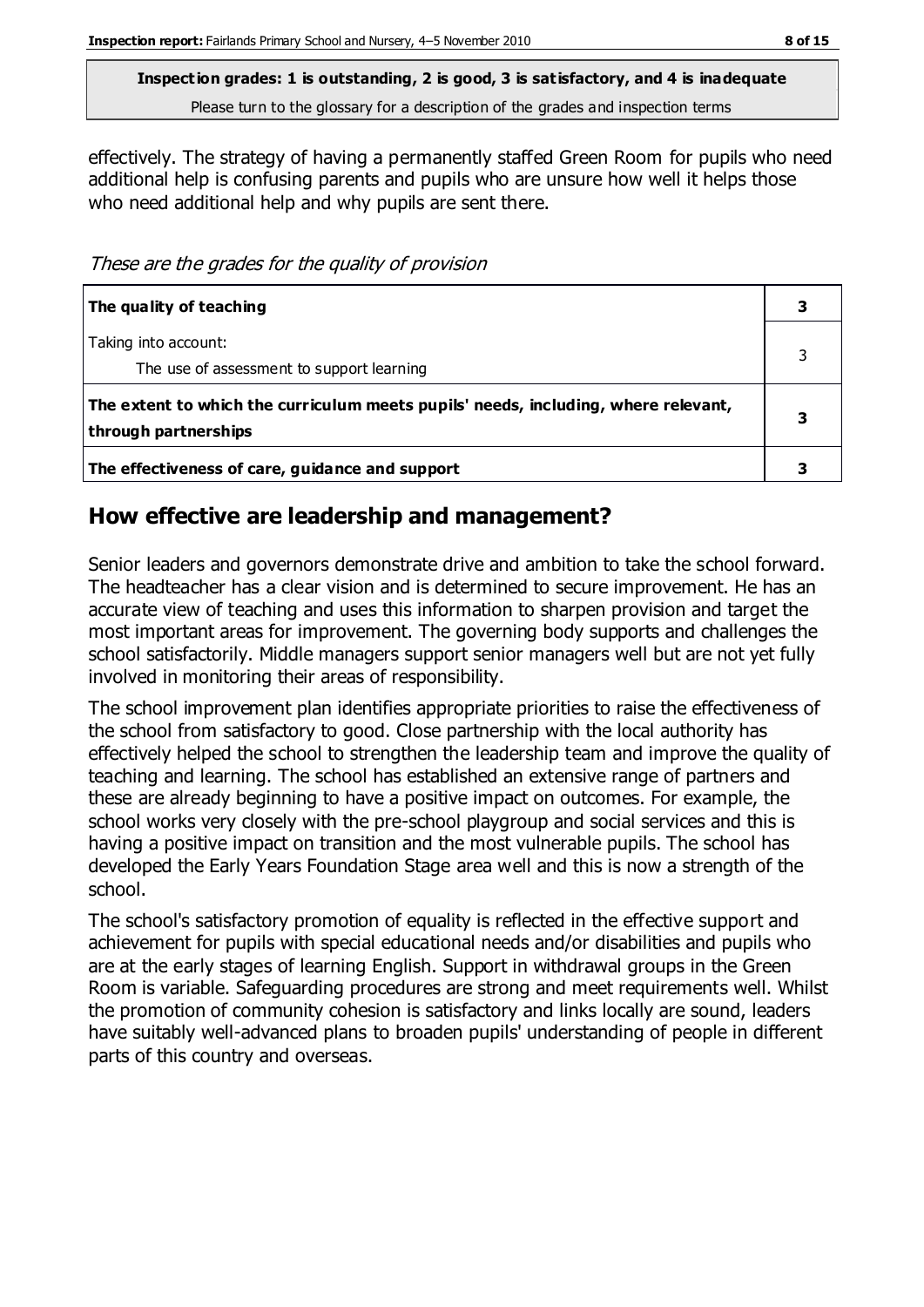**Inspection grades: 1 is outstanding, 2 is good, 3 is satisfactory, and 4 is inadequate**

Please turn to the glossary for a description of the grades and inspection terms

These are the grades for leadership and management

| The effectiveness of leadership and management in embedding ambition and driving<br>improvement                                                                  | 3              |
|------------------------------------------------------------------------------------------------------------------------------------------------------------------|----------------|
| Taking into account:<br>The leadership and management of teaching and learning                                                                                   | 3              |
| The effectiveness of the governing body in challenging and supporting the<br>school so that weaknesses are tackled decisively and statutory responsibilities met | 3              |
| The effectiveness of the school's engagement with parents and carers                                                                                             | $\mathbf{2}$   |
| The effectiveness of partnerships in promoting learning and well-being                                                                                           | $\overline{2}$ |
| The effectiveness with which the school promotes equality of opportunity and tackles<br>discrimination                                                           | 3              |
| The effectiveness of safeguarding procedures                                                                                                                     | $\overline{2}$ |
| The effectiveness with which the school promotes community cohesion                                                                                              | 3              |
| The effectiveness with which the school deploys resources to achieve value for money                                                                             | 3              |

### **Early Years Foundation Stage**

Provision for the Early Years Foundation Stage is good. Rigorous preparation, home visits and links with parents ensure that children settle extremely well into the Nursery and Reception classes. Most children enter Nursery and Reception with very low levels of skills and knowledge in all areas of learning. Children make good progress in both the Nursery and Reception classes in all areas of learning although they are still below the expected standards when they enter Year 1.

Children make outstanding progress in their personal development because relationships are extremely strong. Staff provide an exciting range of activities, both indoors and outdoors, and children have good opportunities to learn through a good balance of activities led by adults and those they choose for themselves. They learn to play cooperatively with each other. For example, forming a band to perform their tune to others. Children thoroughly enjoyed using magnifying glasses to investigate a selection of bones and identified animals such as dinosaurs that lived in the past and animals such as cows and sheep that live today. They know how to look after Freckle and Flapjack the class guinea pigs.

Teaching is consistently good or better with some outstanding teaching in some phonics and outdoor activities. Teachers encourage children to respond individually to questions and talk to each other; consequently they make good progress in their speaking and communication skills. Excellent learning was seen in a phonics session where children loved telling Kevin the class puppet exactly how to sound out new words. High expectations and a good, well planned curriculum that is well matched to children's needs contribute to the good progress. Most activities are fun and challenging. Opportunities, however, to challenge children who are working on the computer are sometimes missed and there is only one computer available to the three classes on a daily basis.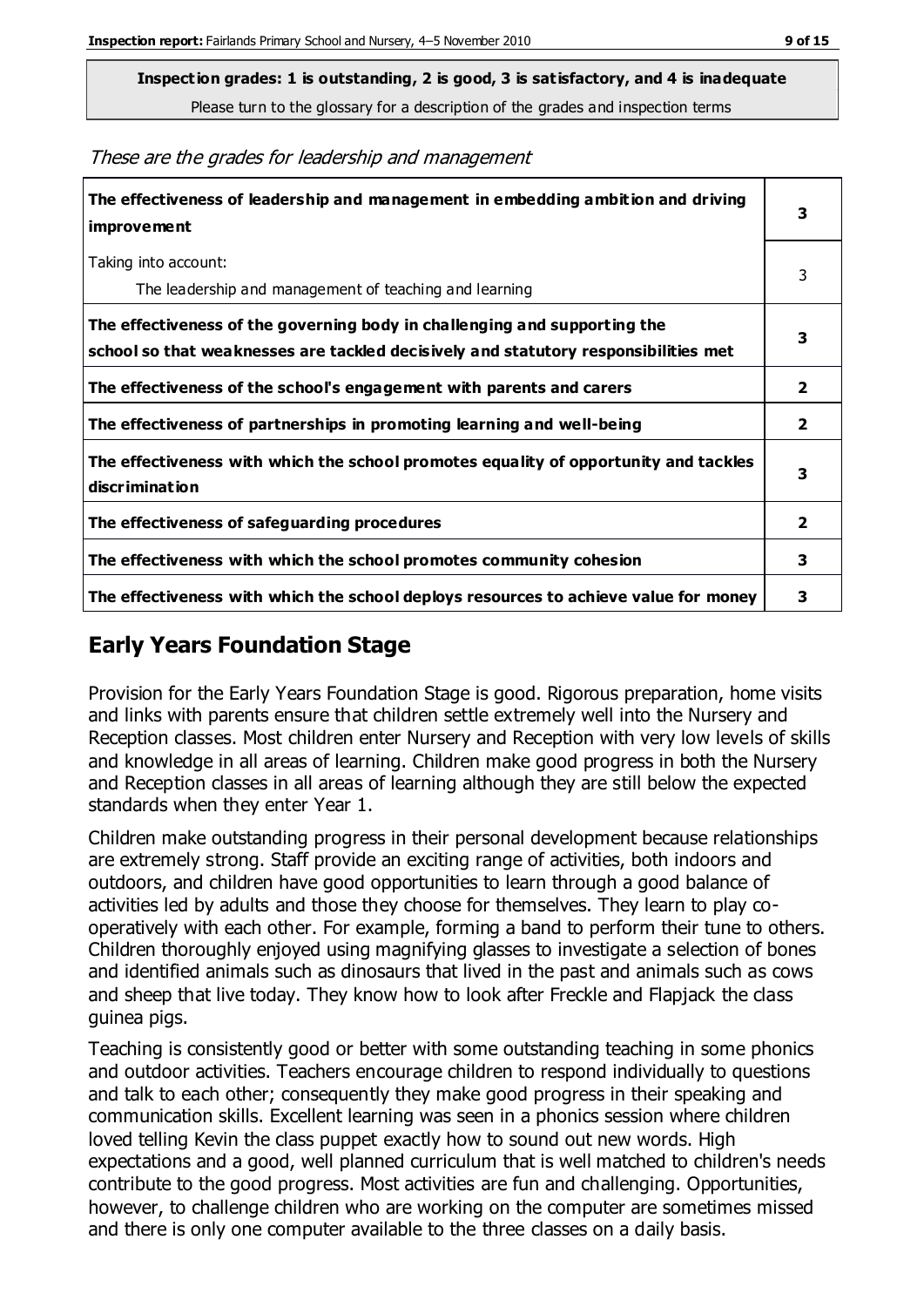Care and welfare are good and this contributes to children's positive achievement in the Early Years Foundation Stage. The leadership and management of the Early Years Foundation Stage are good with some outstanding features. The co-ordinator is an excellent role model. Good links with the pre-school, parents and carers and well-planned induction arrangements contribute successfully to children's enjoyment of school.

These are the grades for the Early Years Foundation Stage

| Overall effectiveness of the Early Years Foundation Stage                             |  |
|---------------------------------------------------------------------------------------|--|
| Taking into account:<br>Outcomes for children in the Early Years Foundation Stage     |  |
| The quality of provision in the Early Years Foundation Stage                          |  |
| The effectiveness of leadership and management of the Early Years Foundation<br>Stage |  |

#### **Views of parents and carers**

Most parents and carers are satisfied with the school. They regard the school as happy, welcoming and friendly. They say their children enjoy attending and most are happy with their progress. Parents and carers regard the school as caring and supportive. They identify strengths of the school as: the Early Years Foundation Stage, the links with parents, the way the school keeps the pupils safe, the relationships with staff and the leadership of the headteacher.

The majority of criticisms were offered constructively and were mainly concerned with the way the Green Room is used and the progress some more able pupils are making. Inspectors found that although progress is satisfactory, there are clear signs that it is improving rapidly this year.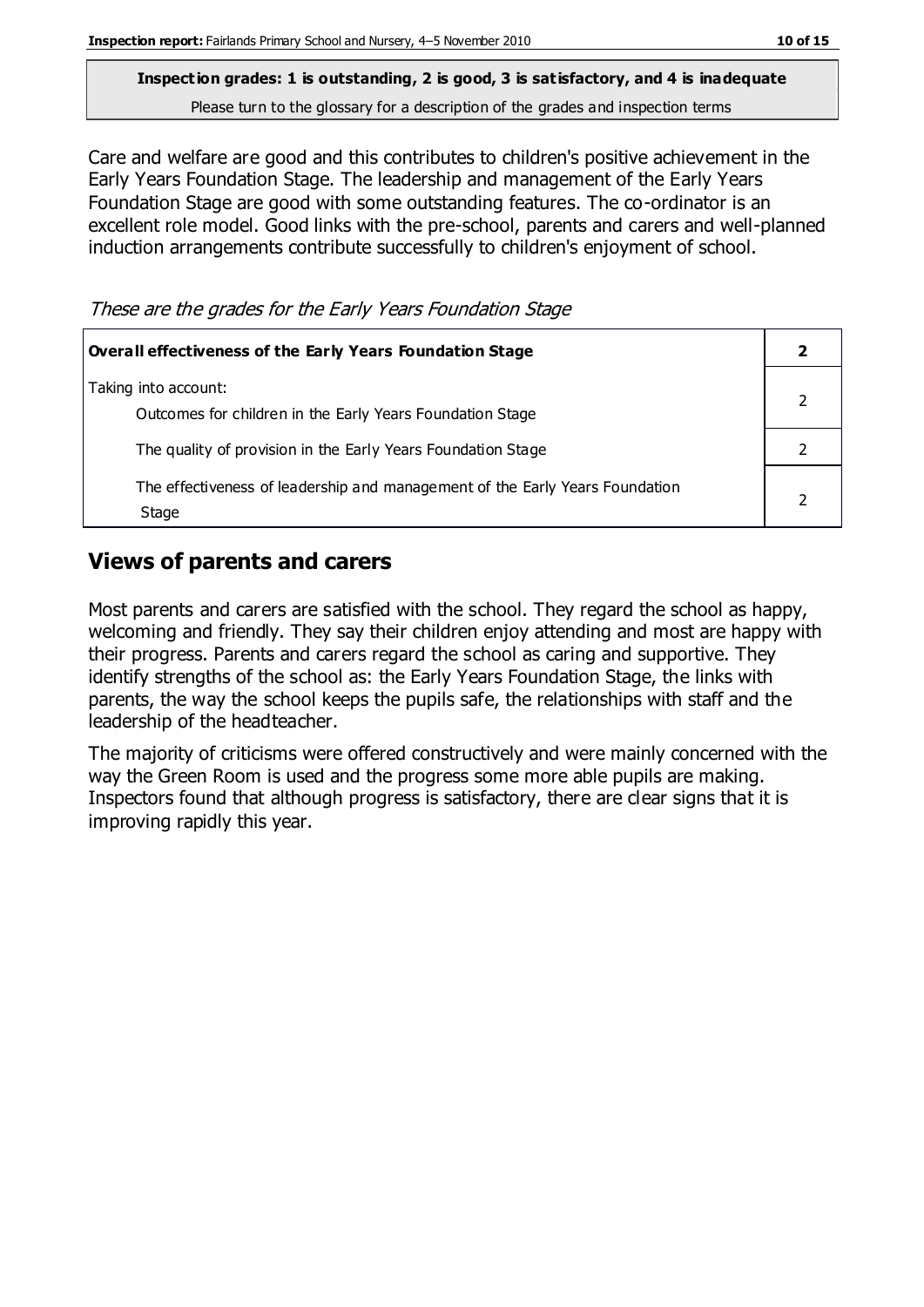#### **Responses from parents and carers to Ofsted's questionnaire**

Ofsted invited all the registered parents and carers of pupils registered at Fairlands Primary School and Nursery to complete a questionnaire about their views of the school.

In the questionnaire, parents and carers were asked to record how strongly they agreed with 13 statements about the school. The inspection team received 115 completed questionnaires by the end of the on-site inspection. In total, there are 350 pupils registered at the school.

| <b>Statements</b>                                                                                                                                                                                                                                       |              | <b>Strongly</b><br>Agree<br>agree |              | <b>Disagree</b> |              | <b>Strongly</b><br>disagree |                |                |
|---------------------------------------------------------------------------------------------------------------------------------------------------------------------------------------------------------------------------------------------------------|--------------|-----------------------------------|--------------|-----------------|--------------|-----------------------------|----------------|----------------|
|                                                                                                                                                                                                                                                         | <b>Total</b> | $\frac{0}{0}$                     | <b>Total</b> | $\frac{0}{0}$   | <b>Total</b> | $\frac{0}{0}$               | <b>Total</b>   | $\frac{0}{0}$  |
| My child enjoys school                                                                                                                                                                                                                                  | 70           | 60                                | 42           | 36              | 3            | 3                           | $\mathbf 0$    | $\mathbf 0$    |
| The school keeps my child<br>safe                                                                                                                                                                                                                       | 67           | 58                                | 44           | 38              | 4            | 3                           | $\mathbf 0$    | $\mathbf 0$    |
| My school informs me about<br>my child's progress                                                                                                                                                                                                       | 48           | 41                                | 61           | 53              | 5            | 4                           | $\overline{2}$ | $\overline{2}$ |
| My child is making enough<br>progress at this school                                                                                                                                                                                                    | 46           | 40                                | 54           | 47              | 11           | 9                           | $\overline{2}$ | $\overline{2}$ |
| The teaching is good at this<br>school                                                                                                                                                                                                                  | 53           | 46                                | 52           | 45              | 8            | $\overline{7}$              | $\overline{2}$ | $\overline{2}$ |
| The school helps me to<br>support my child's learning                                                                                                                                                                                                   | 45           | 39                                | 61           | 53              | 6            | 5                           | $\overline{2}$ | $\overline{2}$ |
| The school helps my child to<br>have a healthy lifestyle                                                                                                                                                                                                | 38           | 33                                | 68           | 59              | 10           | 9                           | $\mathbf 0$    | $\mathbf 0$    |
| The school makes sure that<br>my child is well prepared for<br>the future (for example<br>changing year group,<br>changing school, and for<br>children who are finishing<br>school, entering further or<br>higher education, or entering<br>employment) | 33           | 28                                | 61           | 53              | 11           | 9                           | 3              | 3              |
| The school meets my child's<br>particular needs                                                                                                                                                                                                         | 46           | 40                                | 53           | 46              | 11           | 9                           | $\overline{2}$ | $\overline{2}$ |
| The school deals effectively<br>with unacceptable behaviour                                                                                                                                                                                             | 37           | 32                                | 56           | 48              | 9            | 8                           | 5              | 4              |
| The school takes account of<br>my suggestions and concerns                                                                                                                                                                                              | 32           | 28                                | 65           | 56              | $10\,$       | 9                           | 5              | 4              |
| The school is led and<br>managed effectively                                                                                                                                                                                                            | 47           | 41                                | 57           | 49              | 6            | 5                           | $\overline{4}$ | 3              |
| Overall, I am happy with my<br>child's experience at this<br>school                                                                                                                                                                                     | 62           | 53                                | 47           | 41              | 5            | $\overline{4}$              | $\mathbf{1}$   | $\mathbf{1}$   |

The table above summarises the responses that parents and carers made to each statement. The percentages indicate the proportion of parents and carers giving that response out of the total number of completed questionnaires. Where one or more parents and carers chose not to answer a particular question, the percentages will not add up to 100%.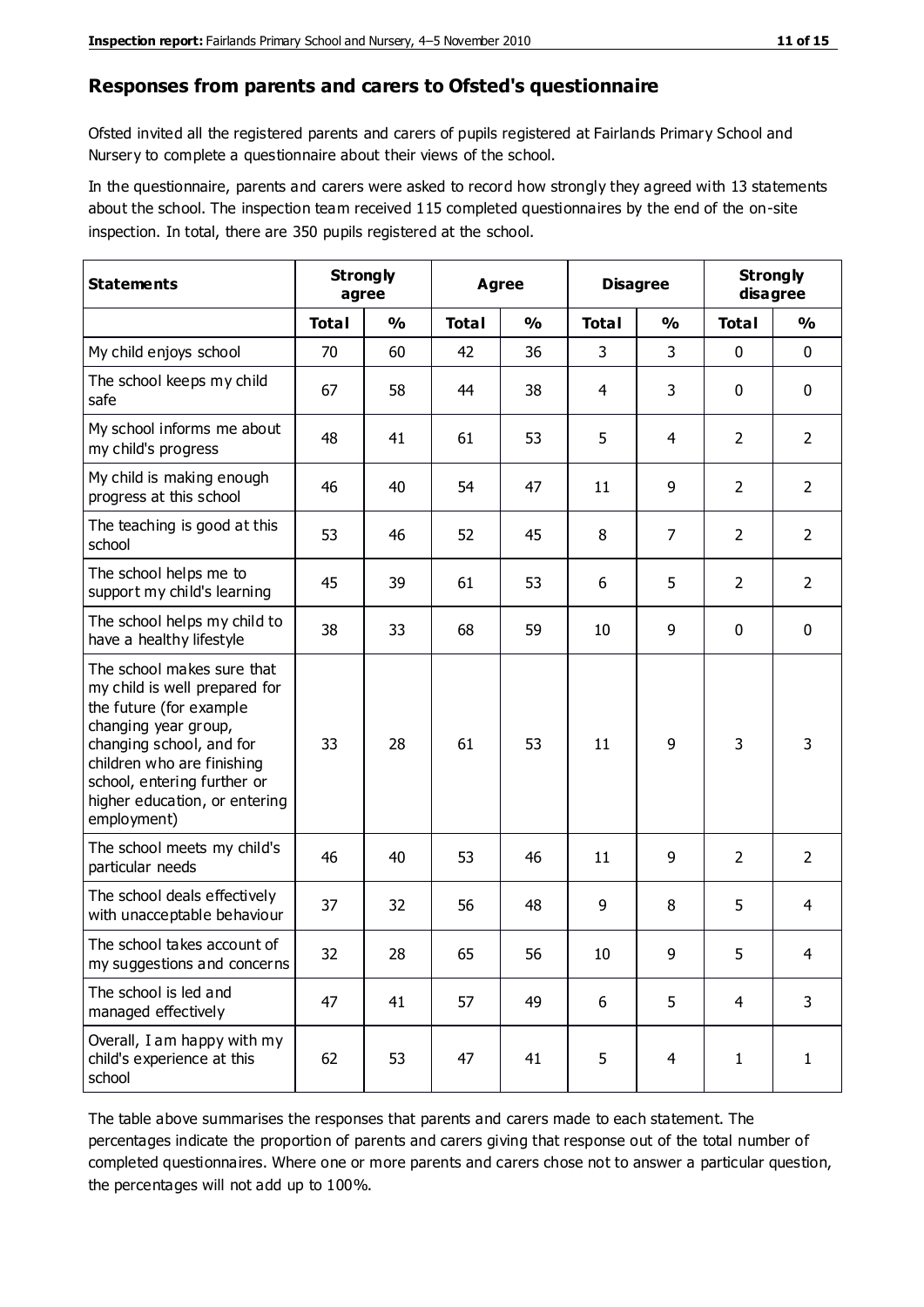## **Glossary**

| Grade   | <b>Judgement</b> | <b>Description</b>                                                                                                                                                                                                            |
|---------|------------------|-------------------------------------------------------------------------------------------------------------------------------------------------------------------------------------------------------------------------------|
| Grade 1 | Outstanding      | These features are highly effective. An outstanding school<br>provides exceptionally well for all its pupils' needs.                                                                                                          |
| Grade 2 | Good             | These are very positive features of a school. A school that<br>is good is serving its pupils well.                                                                                                                            |
| Grade 3 | Satisfactory     | These features are of reasonable quality. A satisfactory<br>school is providing adequately for its pupils.                                                                                                                    |
| Grade 4 | Inadequate       | These features are not of an acceptable standard. An<br>inadequate school needs to make significant improvement<br>in order to meet the needs of its pupils. Ofsted inspectors<br>will make further visits until it improves. |

#### **What inspection judgements mean**

#### **Overall effectiveness of schools**

|                       | Overall effectiveness judgement (percentage of schools) |      |                     |                   |
|-----------------------|---------------------------------------------------------|------|---------------------|-------------------|
| <b>Type of school</b> | <b>Outstanding</b>                                      | Good | <b>Satisfactory</b> | <b>Inadequate</b> |
| Nursery schools       | 58                                                      | 36   | 4                   | 2                 |
| Primary schools       | 8                                                       | 43   | 40                  | 9                 |
| Secondary schools     | 10                                                      | 35   | 42                  | 13                |
| Sixth forms           | 13                                                      | 39   | 45                  | 3                 |
| Special schools       | 33                                                      | 42   | 20                  | 4                 |
| Pupil referral units  | 18                                                      | 40   | 29                  | 12                |
| All schools           | 11                                                      | 42   | 38                  | 9                 |

New school inspection arrangements were introduced on 1 September 2009. This means that inspectors now make some additional judgements that were not made previously.

The data in the table above are for the period 1 September 2009 to 31 March 2010 and are the most recently published data available (see **[www.ofsted.gov.uk](http://www.ofsted.gov.uk/)**). Please note that the sample of schools inspected during the autumn and spring terms 2009/10 was not representative of all schools nationally, as weaker schools are inspected more frequently than good or outstanding schools.

Percentages are rounded and do not always add exactly to 100. Secondary school figures in clude those that have sixth forms, and sixth form figures include only the data specifically for sixth form inspection judgements.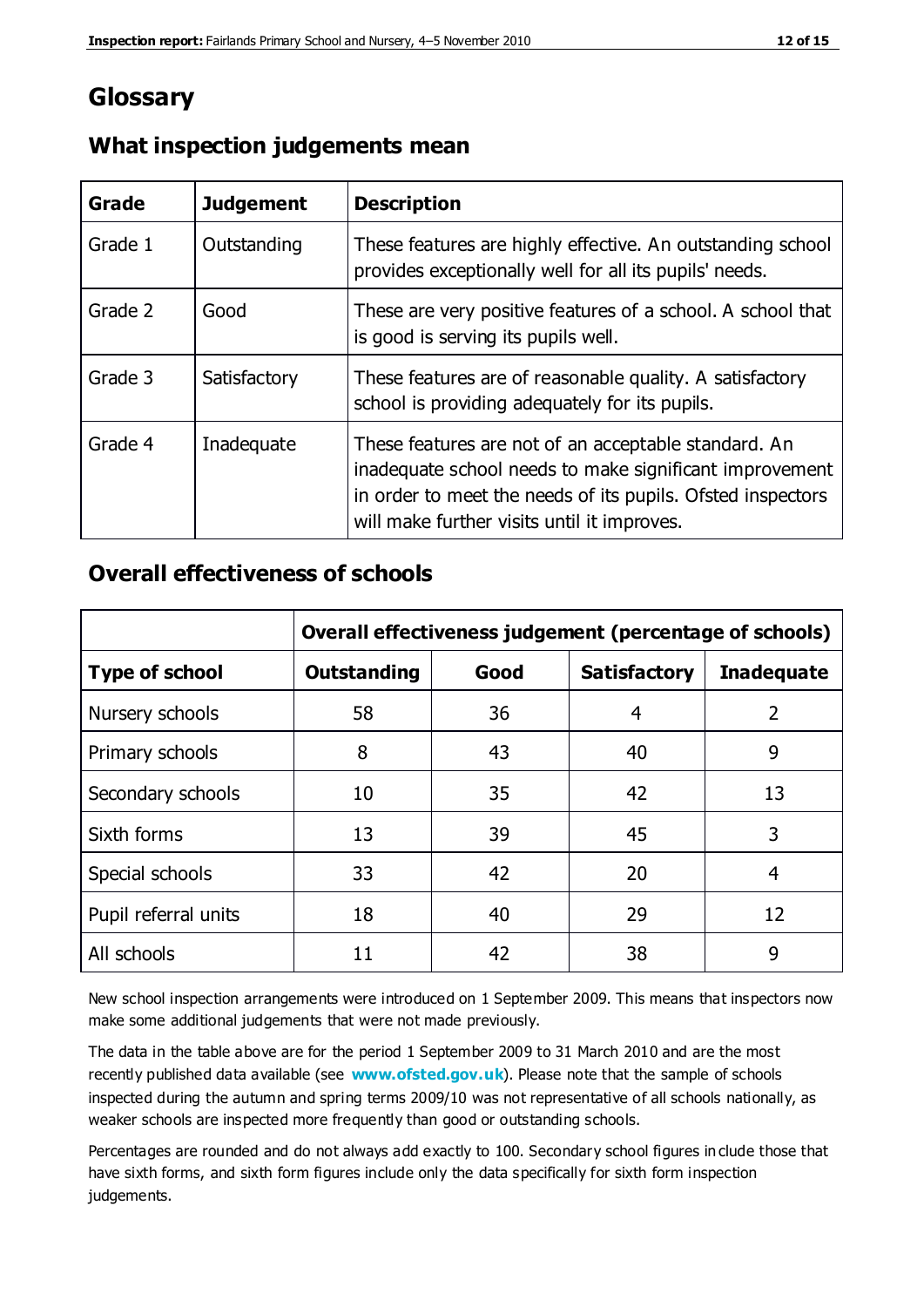# **Common terminology used by inspectors**

| Achievement:               | the progress and success of a pupil in their learning,<br>development or training.                                                                                                                                                          |  |  |
|----------------------------|---------------------------------------------------------------------------------------------------------------------------------------------------------------------------------------------------------------------------------------------|--|--|
| Attainment:                | the standard of the pupils' work shown by test and<br>examination results and in lessons.                                                                                                                                                   |  |  |
| Capacity to improve:       | the proven ability of the school to continue<br>improving. Inspectors base this judgement on what<br>the school has accomplished so far and on the quality<br>of its systems to maintain improvement.                                       |  |  |
| Leadership and management: | the contribution of all the staff with responsibilities,<br>not just the headteacher, to identifying priorities,<br>directing and motivating staff and running the school.                                                                  |  |  |
| Learning:                  | how well pupils acquire knowledge, develop their<br>understanding, learn and practise skills and are<br>developing their competence as learners.                                                                                            |  |  |
| Overall effectiveness:     | inspectors form a judgement on a school's overall<br>effectiveness based on the findings from their<br>inspection of the school. The following judgements,<br>in particular, influence what the overall effectiveness<br>judgement will be. |  |  |
|                            | The school's capacity for sustained<br>improvement.                                                                                                                                                                                         |  |  |
|                            | Outcomes for individuals and groups of pupils.                                                                                                                                                                                              |  |  |
|                            | The quality of teaching.                                                                                                                                                                                                                    |  |  |
|                            | The extent to which the curriculum meets<br>pupils' needs, including, where relevant,<br>through partnerships.                                                                                                                              |  |  |
|                            | The effectiveness of care, guidance and<br>support.                                                                                                                                                                                         |  |  |
| Progress:                  | the rate at which pupils are learning in lessons and<br>over longer periods of time. It is often measured by<br>comparing the pupils' attainment at the end of a key                                                                        |  |  |

stage with their attainment when they started.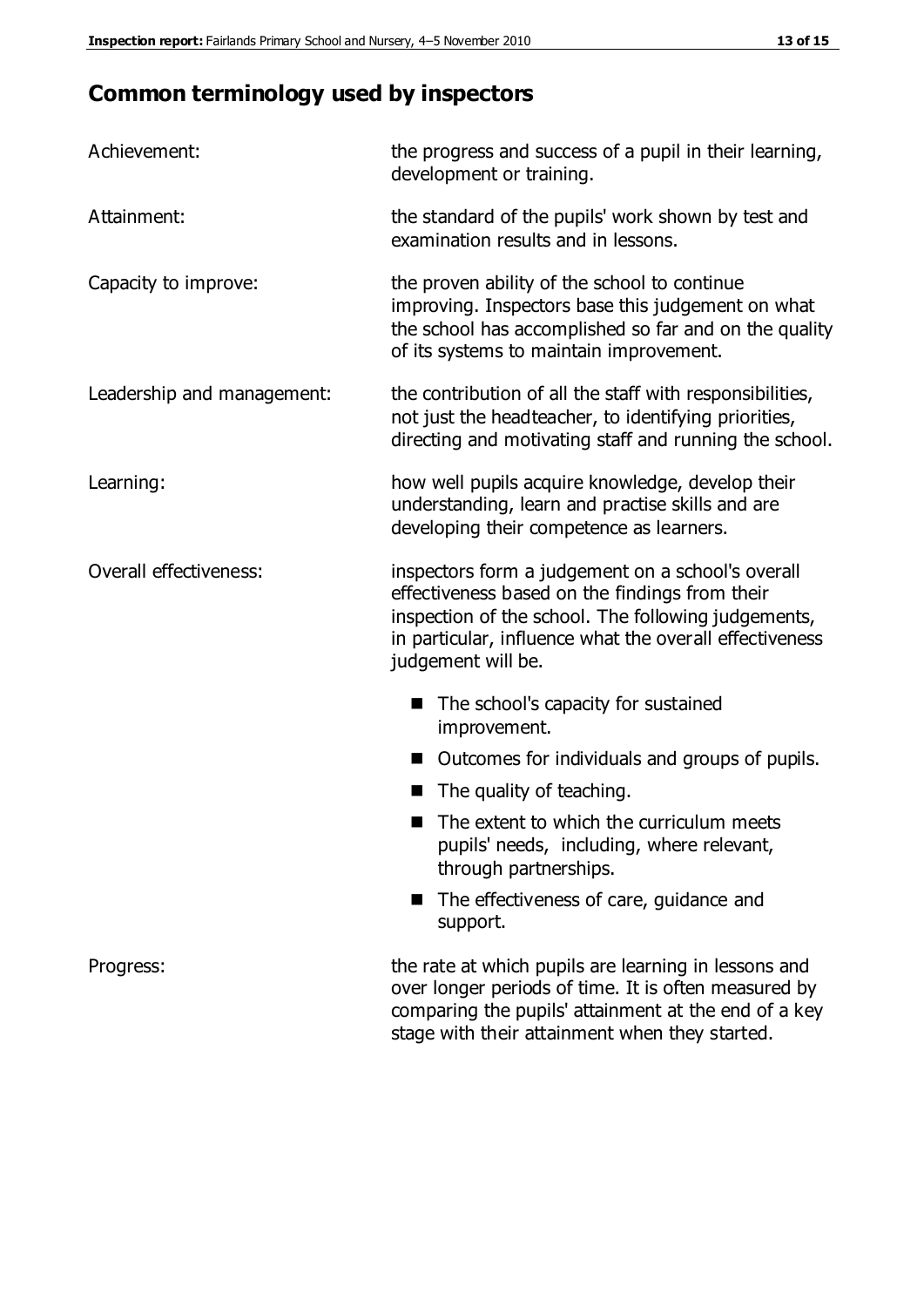#### **This letter is provided for the school, parents and carers to share with their children. It describes Ofsted's main findings from the inspection of their school.**

6 November 2010

#### Dear Pupils

#### **Inspection of Fairlands Primary School and Nursery, Hertfordshire SG1 3JA**

Thank you all very much for welcoming us to your school. We enjoyed talking with you and your teachers. We enjoyed your assemblies and will remember how enthusiastically you decorated your tee-shirts for 'Anti- bullying' week. You told us how much you enjoy school and all the activities. We found your school a satisfactory and improving one. It has some good features:

You like coming to school and your attendance is continuing to improve.

You get off to a good start in the Nursery and Reception classes and make good progress in all areas of learning.

You all feel very safe in school.

You enjoy and benefit from the many activities, clubs, visits and visitors.

Your school cares for you and teaches you to be healthy and safe.

Your school council is well organised and is working well to help improve the school.

All staff and governors work well together to ensure your school continues to improve.

Your headteacher has high expectations of you and he gives a strong lead to everyone.

There are three things that we have identified for staff and governors to improve:

Make sure that you all reach higher standards in writing.

Ensure that all your teachers use assessment information to plan work that always challenges you especially those who find the work easy and give you challenging comments when marking your work.

Ensure that your senior teachers check how well you are doing in all your subjects.

You can help with these improvements by telling your teachers when your work is too easy and continuing to work really hard. Thank you for a very enjoyable visit to your school and best wishes for your future.

Yours sincerely

Marion Wallace Lead inspector